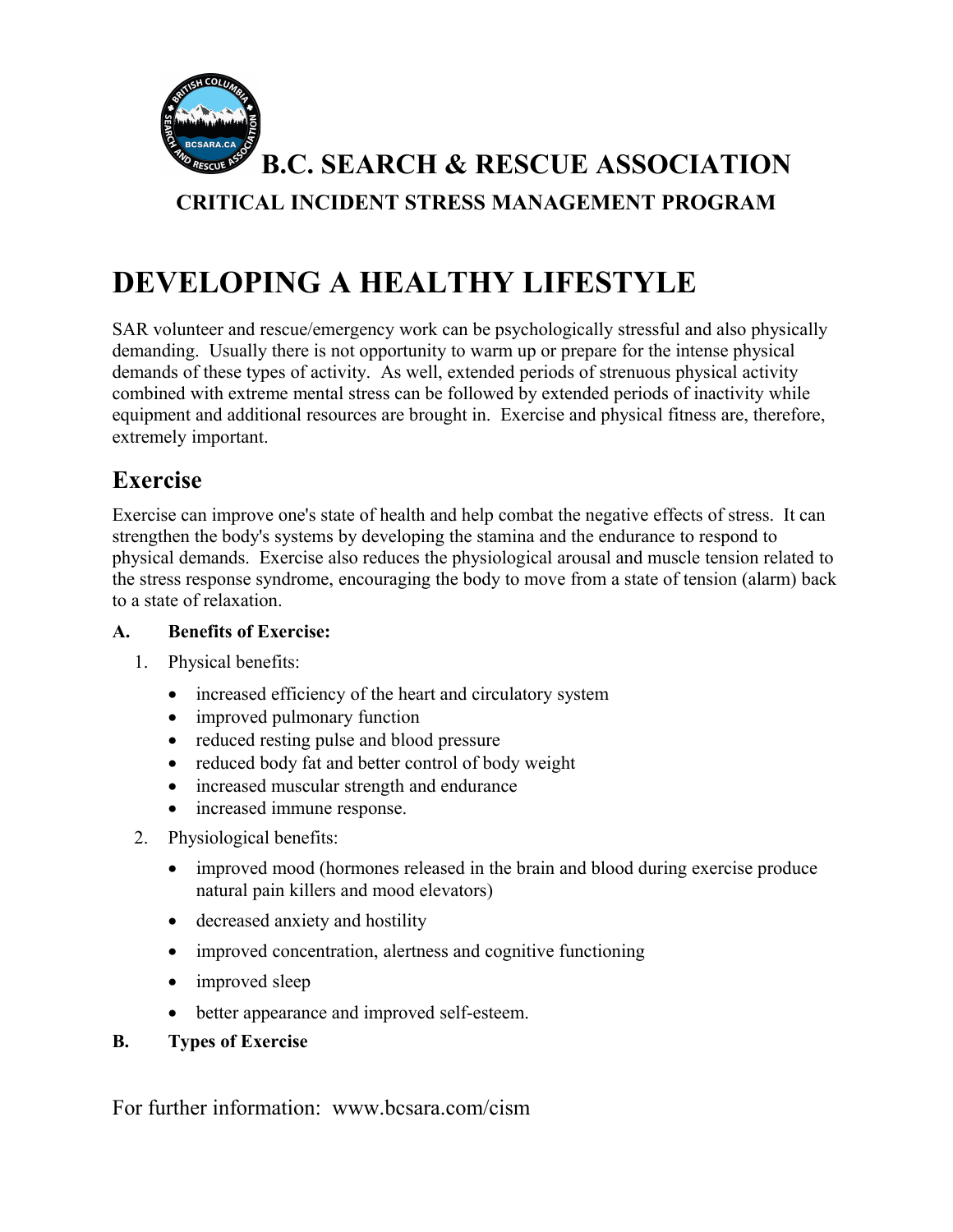

**B.C. SEARCH & RESCUE ASSOCIATION**

# **CRITICAL INCIDENT STRESS MANAGEMENT PROGRAM**

- 1. Low intensity exercise can improve muscle strength, flexibility and endurance:
	- calisthenics: stretching and limbering up
	- isotronics: contracting muscles against a resistant object with movement, such as weight lifting
	- isometrics: contracting muscles against resistance without movement, such as pushing against a wall.
- 2. Aerobic exercise can strengthen the cardiovascular system and increase stamina:
	- sustained rhythmic activity of large muscle groups
	- running, jogging, swimming, dancing, bicycling
- 3. Competitive sports have the added benefit of providing an outlet for negative emotions such as irritability and anger.

#### **Exercise and SAR Activities**

SAR activities, excessive physical and psychological stresses are imposed on SAR members; exercise to provide fitness for handling these demands is important.

- 1. Participate in a regular exercise program to maintain physical conditioning necessary to manage the physical demands of the job and promote psychological strength and resources to cope with stress.
- 2. Whenever possible, do warm-up exercises before engaging in periods of intense physical activity; even a few simple stretches while waiting or during periods of inactivity would be beneficial.
- 3. During extended periods of inactivity, perform whatever exercises possible:
	- stretching, especially neck, shoulder and back muscles
	- isometrics, such as pushing hands together to contract and release muscles.
- 4. During prolonged involvement in SAR operations, it would be wise to exercise every day in one of the following ways:
	- calisthetics to release muscle tension
	- aerobics to release tension, maintain stamina, health and mood
	- sports to provide an outlet for tension and aggression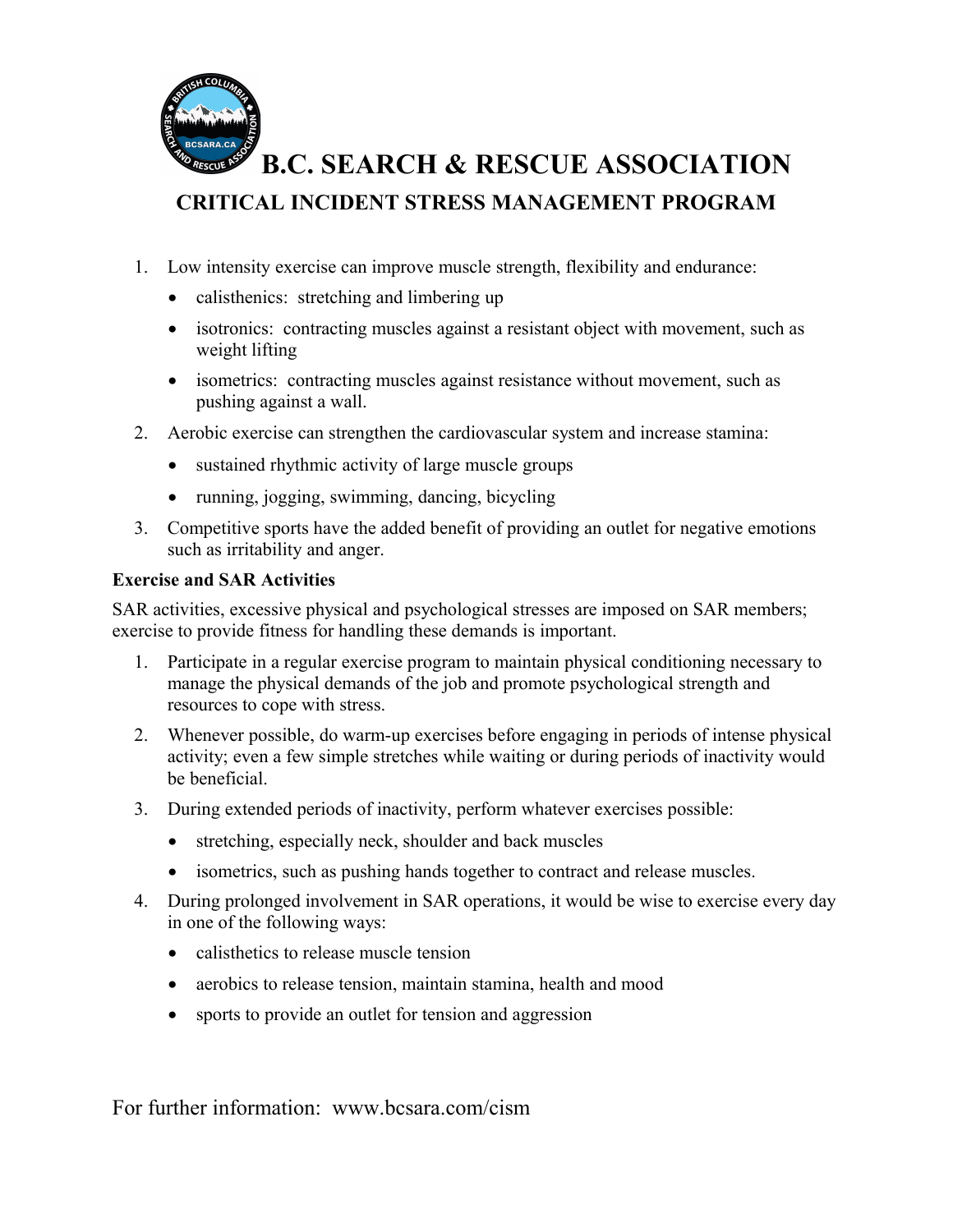

**B.C. SEARCH & RESCUE ASSOCIATION**

### **CRITICAL INCIDENT STRESS MANAGEMENT PROGRAM**

- exercising with co-workers to build or sustain support systems during prolonged stressful emergency operations.
- 5. It is advisable to engage in a form of vigorous exercise (aerobics or sports) within 24 hours of a major operation or critical incident.

#### **Nutrition**

Search & Rescue, other Emergency activities, etc. place added demands on the body, increasing the importance of good nutrition. The physical activity and added strain of Search & Rescue and Emergency response functions increase the body's need for certain nutrients, while at the same time depleting other nutrients. A major problem during these types of operations is the disruption of eating schedules and the absence of nutritious meals.

Search & Rescue / response personnel either forget or ignore the need to eat because:

- there are too many tasks to be carried out;
- stress, adrenaline "fight or flight" reactions may mask or interfere with normal appetite signals;
- distressing sights, sounds or smells can destroy an appetite;
- food supplies may be disrupted.

Under ordinary circumstances, the body requires some 40 to 60 nutrients daily to maintain health. Stress imposes greater demands on intake: certain nutrients are essential for the body to function properly while under stress. Active or tense muscles produce a high level of lactic acid; calcium is needed to counteract it. A diet which is too low in calcium can cause an individual to feel anxious, irritable and fatigues. Vitamin C is essential to the functioning of the adrenal glands which help maintain alertness. Stress can deplete body reserves and increase the need for such nutrients as protein, calcium and vitamins C, A and B-complex. Food alone cannot make a person healthy, but good nutrition combined with regular exercise can assist in the management of stress and maintenance of health.

To sustain energy and obtain necessary nutrients during involvement in prolonged rescue/recovery operations:

1. Eat regularly, even if not hungry.